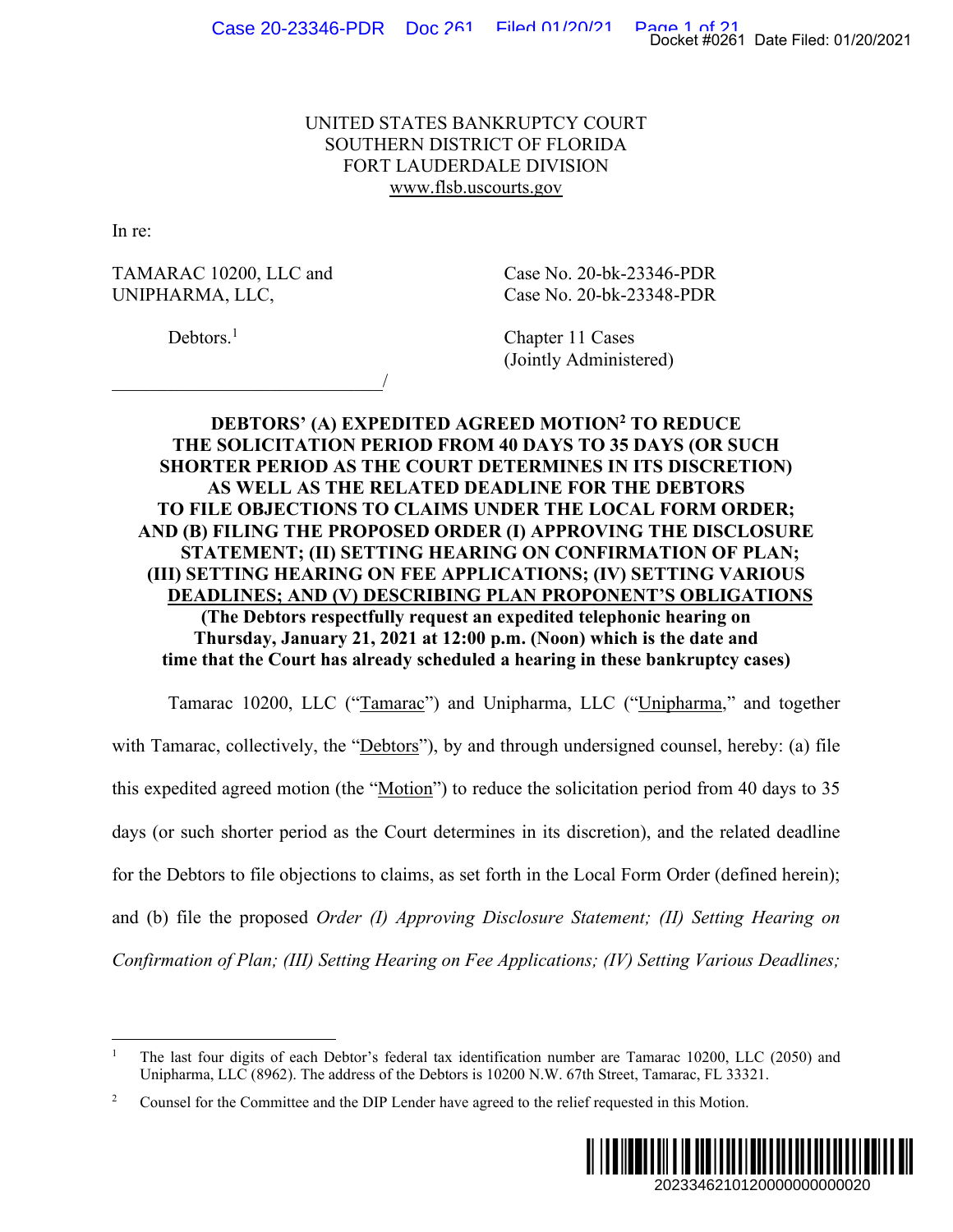#### Case 20-23346-PDR Doc 261 Filed 01/20/21 Page 2 of 21

*and (V) Describing Plan Proponent's Obligations* (the proposed "Disclosure Statement Order"). In support of this Motion, the Debtors respectfully represent as follows:

#### **BACKGROUND**

1. On December 7, 2020 (the "Petition Date"), each of the Debtors commenced their bankruptcy cases by filing a voluntary petition for relief under chapter 11 of title 11 of the United States Code (the "Bankruptcy Code").

2. On December 31, 2020, the Court entered its *Order (I) Setting Hearing to Consider Approval of Disclosure Statement; (II) Setting Deadline for Filing Objections to Disclosure Statement; and (III) Directing Plan Proponent to Serve Notice* [ECF No. 160] (the "Disclosure Statement Hearing Order") scheduling a hearing to begin on January 21, 2021 at 12:00 noon (ET) to consider the adequacy of the *Disclosure Statement for Debtors' Amended Joint Plan of Liquidation* [ECF No. 193] (as may be amended, the "Disclosure Statement") which was filed on January 7, 2021. The hearing may be continued to January 22, 2021.

3. On January 7, 2021, the Debtors filed the *Debtors' Amended Joint Plan of Liquidation* [ECF No. 194] (the "Plan").

4. The Local Form order of this Court approving a disclosure statement and setting the date of the confirmation hearing with respect to a proposed chapter 11 plan [LF-32B] (the "Local Form Order") sets forth a 40-day plan solicitation period. *See* LF-32B (https://www.flsb.uscourts.gov/forms/local-forms) at p. 1.

5. The Local Form Order also requires the Debtors to file objections to claims at least 40 days prior to the date of the scheduled confirmation hearing. *See id.* 

2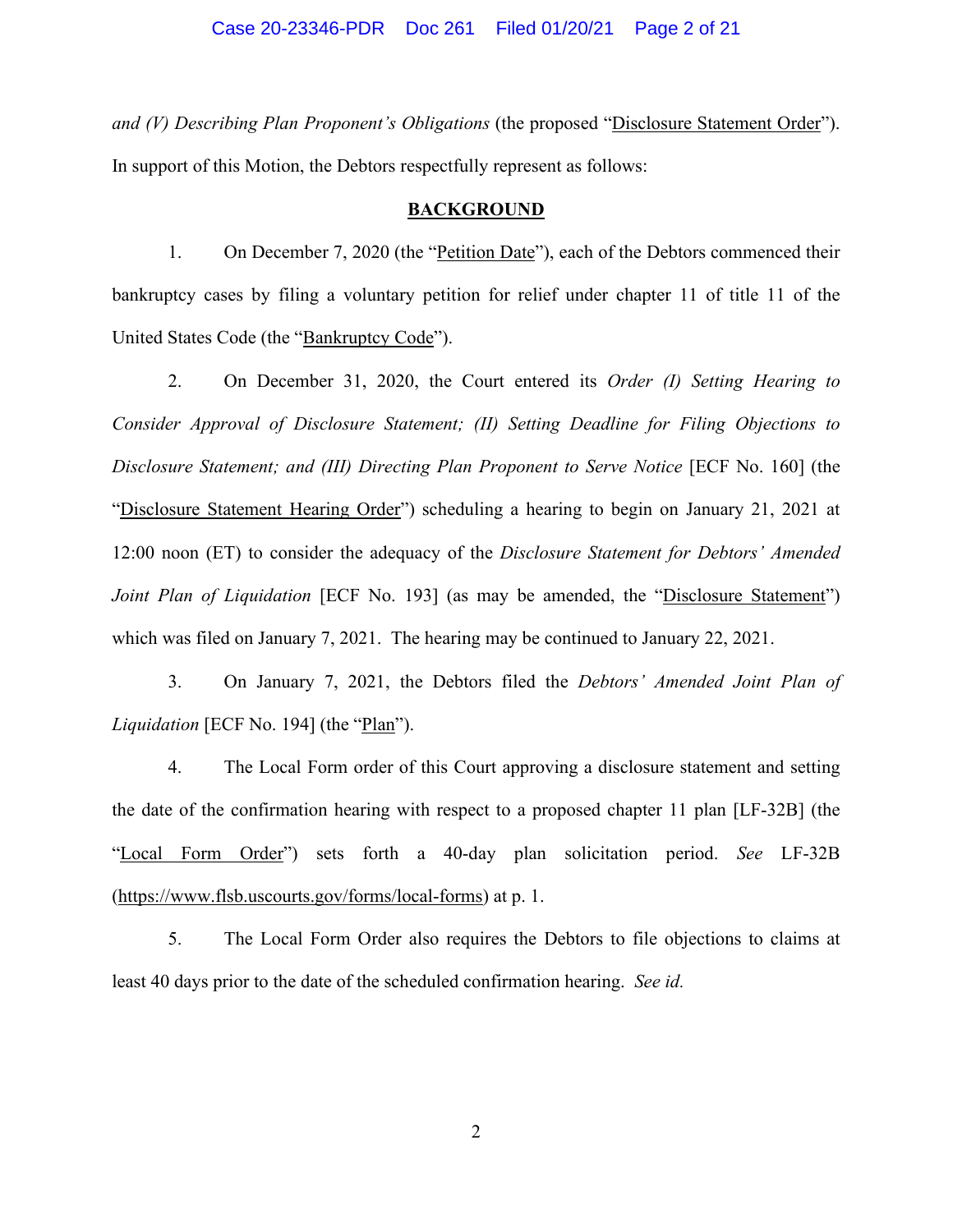#### Case 20-23346-PDR Doc 261 Filed 01/20/21 Page 3 of 21

6. With respect to the Debtors' debtor-in-possession financing, the Debtors must comply with certain "bankruptcy milestones" (i.e., deadlines) [ECF No. 155, ECF pages 111-112 out of 136 pages, §5.01(s) (collectively, the "Bankruptcy Milestones")].

7. One of the Bankruptcy Milestones is the requirement that the Debtors obtain an order of the Court confirming the Debtors' proposed Plan on or before a date that is 85 days after the Petition Date. *See* ECF no. 155, §5.01(s)(xii).

8. The date that falls 85 days from the Petition Date is March 2, 2021.

9. If the Court approves the Disclosure Statement at this week's hearing and is inclined to schedule the confirmation hearing with respect to the proposed Plan on March 2, 2021, and if both the 40-day period under the Local Form Order to solicit the Plan and the related deadline for the Debtors to file objections to claims are not reduced, the Debtors' would be required to mail the solicitation packages and to file any objections to claims not later than tomorrow, Thursday, January 21, 2021 (i.e., the date that falls 40 days prior to March 2, 2021) in order to comply with the above-referenced Bankruptcy Milestone.

#### **JURISDICTION**

10. This Court has jurisdiction to consider this Motion pursuant to 28 U.S.C. §§ 157 and 1334. This is a core proceeding pursuant to 28 U.S.C. § 157(b). Venue of the Debtors' bankruptcy cases and this Motion in this district is proper pursuant to 28 U.S.C. §§ 1408 and 1409. This matter is a core proceeding within the meaning of 28 U.S.C. § 157(b)(2), and the Court may enter a final order consistent with Article III of the United States Constitution.

11. The legal predicates for the relief requested herein are (i) section 105 of the Bankruptcy Code, (ii) Rules 3018(a) and 9006(c) of the Federal Rules of Bankruptcy Procedure (the "Bankruptcy Rules"), and (iii) the Disclosure Statement Hearing Order.

3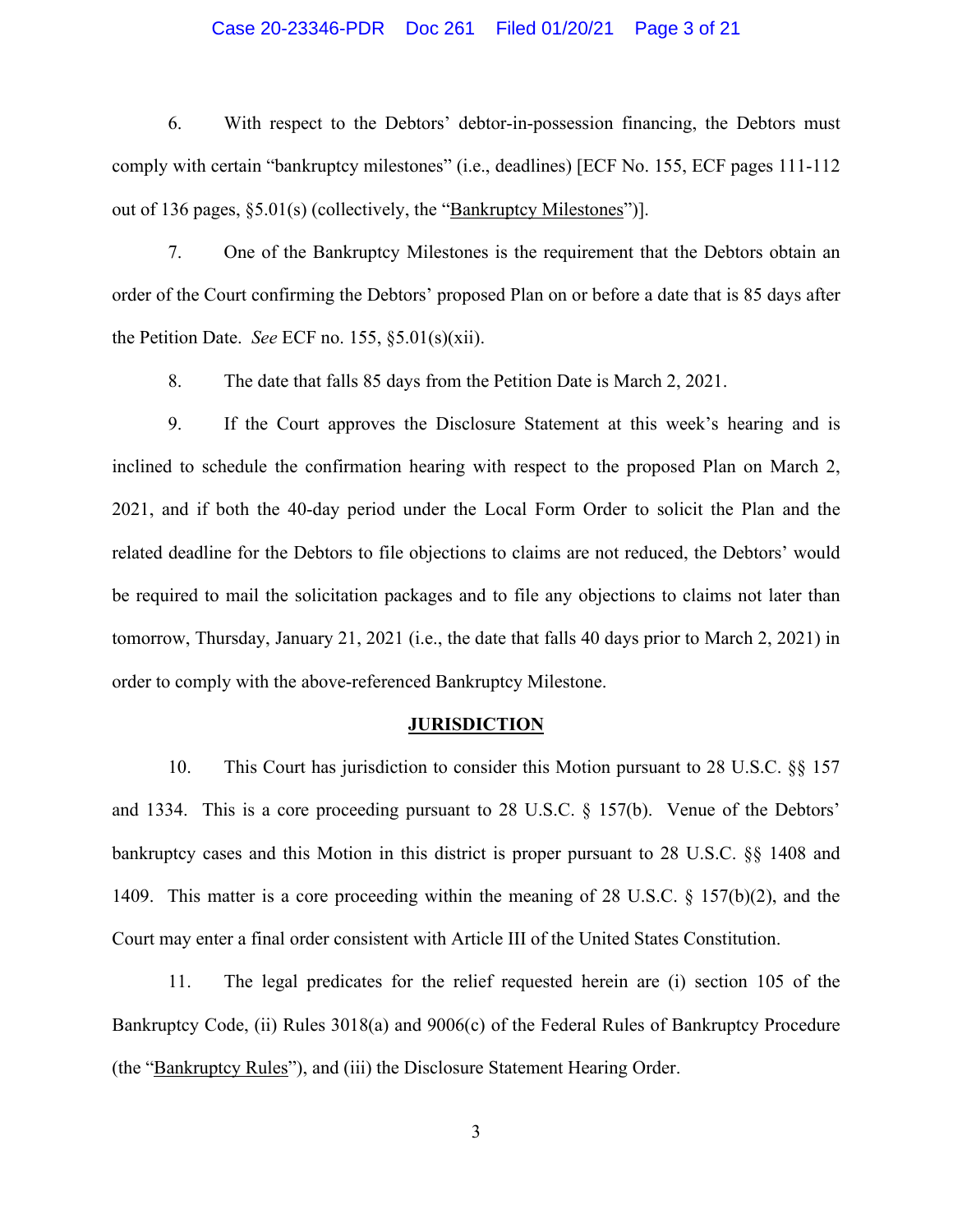### **THE REQUESTED RELIEF SHOULD BE GRANTED**

12. If the Court approves the Disclosure Statement at this week's hearing, and additionally, if the Court is inclined to schedule the hearing to consider confirmation of the proposed Plan on March 2, 2021, the Debtors respectfully request the Court to reduce, from 40 days to 35 days (or such shorter period as determined by the Court in its discretion), the solicitation period with respect to the Plan as well as the related deadline to filing objections to claims as set forth in the Local Form Order, so that the Debtors are provided until Tuesday, January 26, 2021 (or an alternative date as determined by the Court in its discretion) (i) to prepare and to mail the solicitation packages to the holders of claims entitled to vote with respect to the confirmation of the Plan and (ii) to file any objections to claims.

13. The Debtors submit that no party will be prejudiced by the relief requested in this Motion. Given the conflict between the 40-day solicitation period under the Local Form Order and the requirement imposed on the Debtors by the Bankruptcy Milestones to have a confirmation order entered by the Court not later than March 2, 2021, the Debtors submit that the short reduction of the solicitation period, by just a few days, will avoid the Debtors from unnecessarily violating the Bankruptcy Milestones. Moreover, the requested relief will permit the Debtors a reasonable time to undertake an orderly process to prepare and to file both the solicitation packages and any objections to claims by January 26, 2021. Furthermore, the requested reduction in the proposed solicitation period from 40 days to 35 days (or such shorter period as determined by the Court in its discretion), will still provide parties in interest more than sufficient time to receive and examine the solicitation materials and to mail their ballots with respect to the Plan. Accordingly, the Debtors believe that, under the circumstances, cause exists to grant this Motion.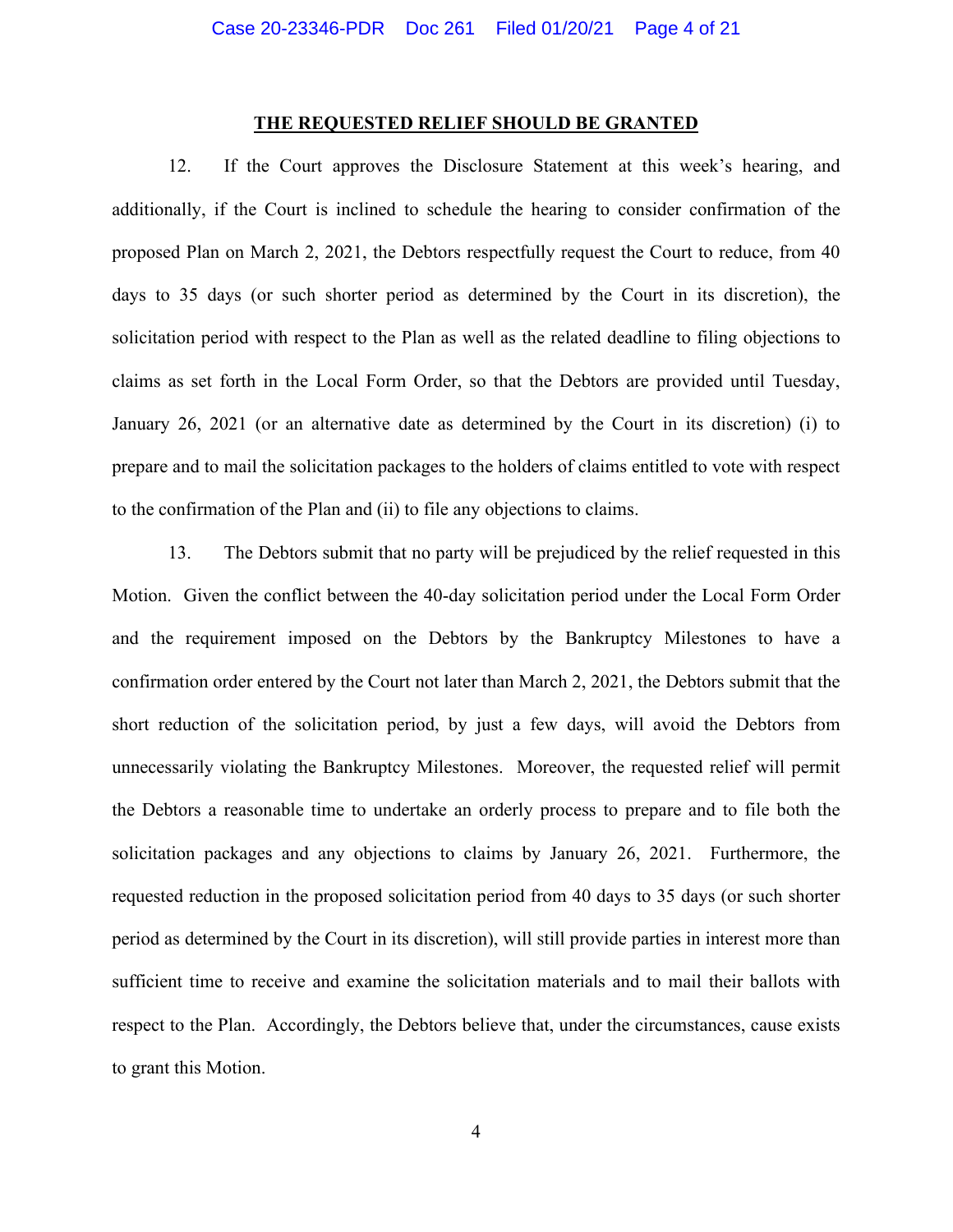### Case 20-23346-PDR Doc 261 Filed 01/20/21 Page 5 of 21

14. Additionally, and subject to the Court's determination with respect to the Disclosure Statement and availability, the Debtors attach hereto as **Exhibit "B"** the proposed Disclosure Statement Order.

 **WHEREFORE**, the Debtors respectfully request the entry of an Order, in the form attached hereto as **Exhibit "A"**, (i) granting this Motion, (ii) reducing, from 40 days to 35 days (or such shorter period as determined by the Court in its discretion), the solicitation period with respect to the Plan as well as the related deadline for the Debtors to file objections to claims as set forth in the Local Form Order, and (iii) granting such other and further relief as the Court deems just and proper.

Dated: January 20, 2021 Respectfully submitted,

 BERGER SINGERMAN LLP  *Counsel for the Debtors and the Debtors-in-Possession* 1450 Brickell Avenue, Ste. 1900 Miami, FL 33131 Telephone: (305) 755-9500 Facsimile: (305) 714-4340

By: */s/ Christopher Andrew Jarvinen* 

 Christopher Andrew Jarvinen Florida Bar No. 021745 cjarvinen@bergersingerman.com Paul Steven Singerman Florida Bar No. 0378860 singerman@bergersingerman.com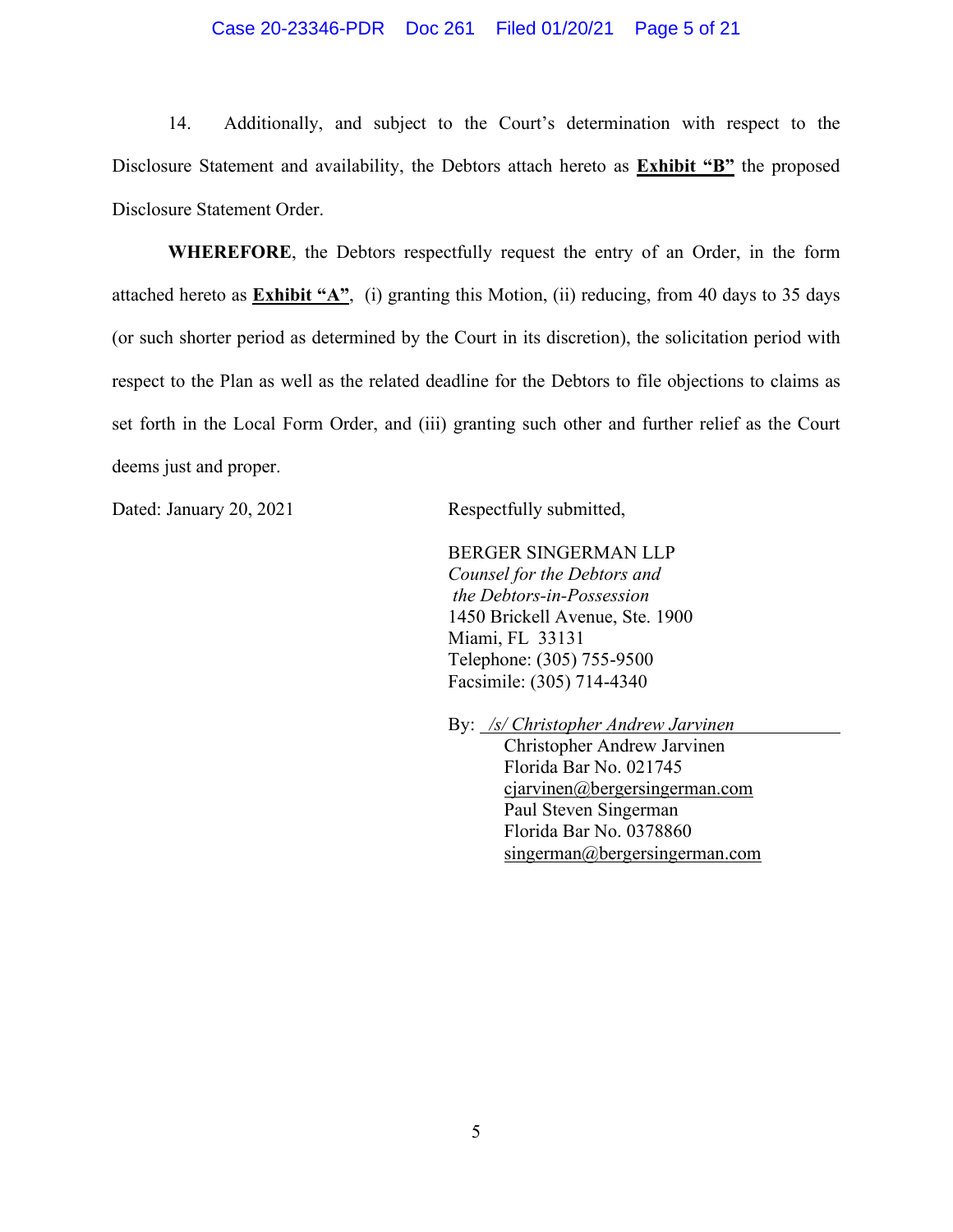# **CERTIFICATE OF SERVICE**

 I HEREBY CERTIFY that a true and correct copy of the foregoing has been served electronically through the Court's CM/ECF System upon all parties registered to receive electronic notice in this case as reflected on the attached Electronic Mail Notice List on this 20th day of January, 2021.

> */s/ Christopher Andrew Jarvinen*  Christopher Andrew Jarvinen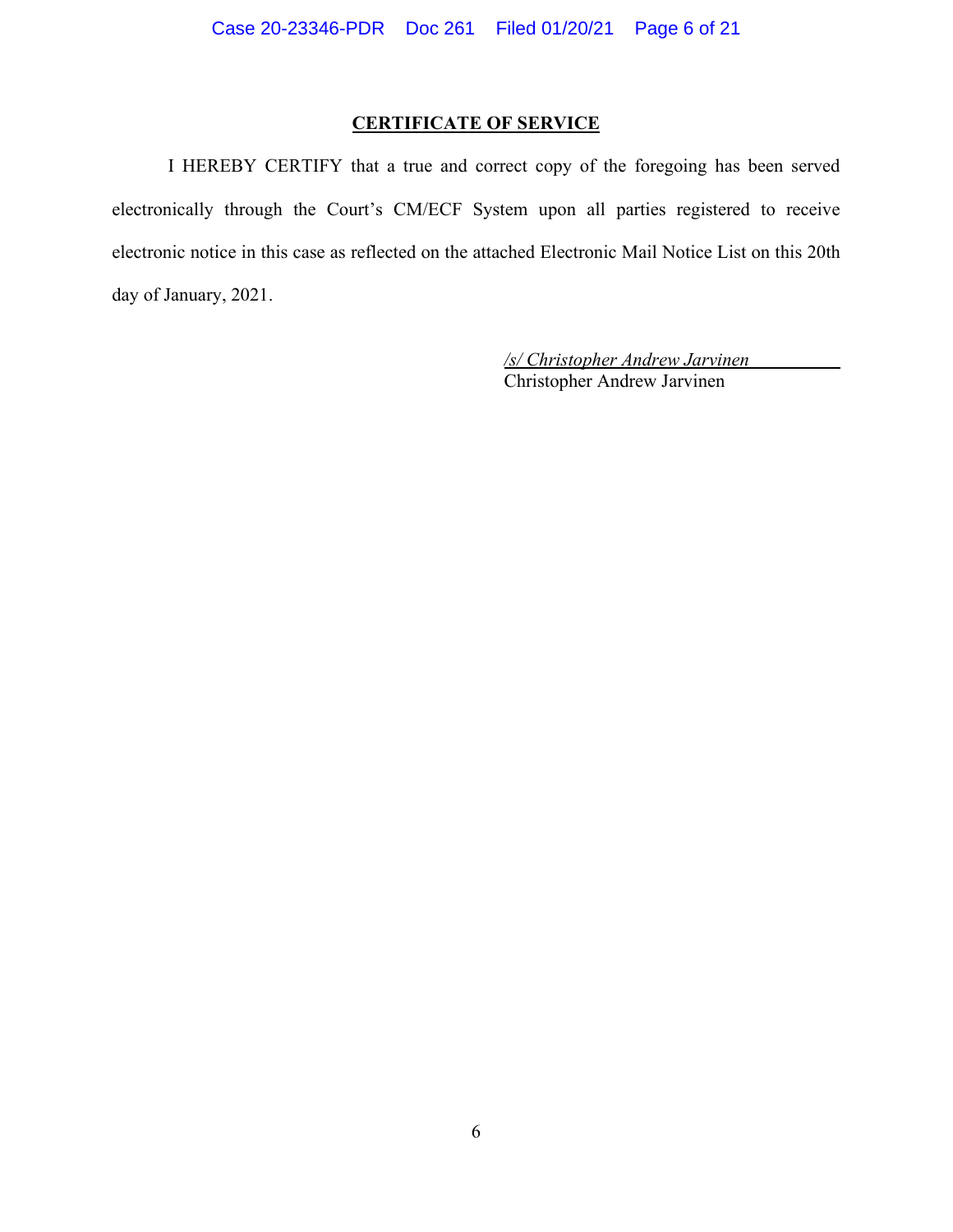# **Electronic Mail Notice List**

The following is the list of **parties** who are currently on the list to receive email notice/service for this case.

- Scott Andron sandron@broward.org, swulfekuhle@broward.org
- Eric N Assouline ena@assoulineberlowe.com, ah@assoulineberlowe.com
- Paul A Avron pavron@bergersingerman.com, efile@bergersingerman.com;efile@ecf.inforuptcy.com;mmorgan@bergersingerman.com
- Jeffrey P. Bast  $i$ bast $(a)$ bastamron.com, jdepina@bastamron.com;kjones@bastamron.com;jmiranda@bastamron.com;mdesvergu nat@bastamron.com
- Chase A Berger bknotifications@ghidottiberger.com, gbadmin@ecf.courtdrive.com;rbecker@ghidottiberger.com
- Lissette M Carreras LCARRERAS@BASTAMRON.COM, jmiranda@bastamron.com
- Adisley M Cortez Rodriguez Adisley.M.Cortez-Rodriguez@usdoj.gov
- Melbalynn Fisher mfisher@ghidottiberger.com
- Gavin Gaukroger ggaukroger@bergersingerman.com
- Alan C Hochheiser ahochheiser@mauricewutscher.com, 8371350420@filings.docketbird.com
- Christopher A Jarvinen cjarvinen@bergersingerman.com, mdiaz@bergersingerman.com;efile@bergersingerman.com;efile@ecf.inforuptcy.com
- Jaime Burton Leggett  $j$ leggett $(a)$ bastamron.com, jmiranda@bastamron.com,mdesvergunat@bastamron.com
- Office of the US Trustee USTPRegion21.MM.ECF@usdoj.gov
- Heather L. Ries hries@foxrothschild.com, ralbert@foxrothschild.com
- Paul Steven Singerman singerman@bergersingerman.com, mdiaz@bergersingerman.com;efile@bergersingerman.com;efile@ecf.inforuptcy.com
- Edward Soto edward.soto@weil.com, ann.merlin@weil.com;edward-soto-1991@ecf.pacerpro.com
- Andrew D. Zaron azaron@leoncosgrove.com, jfelipe@leoncosgrove.com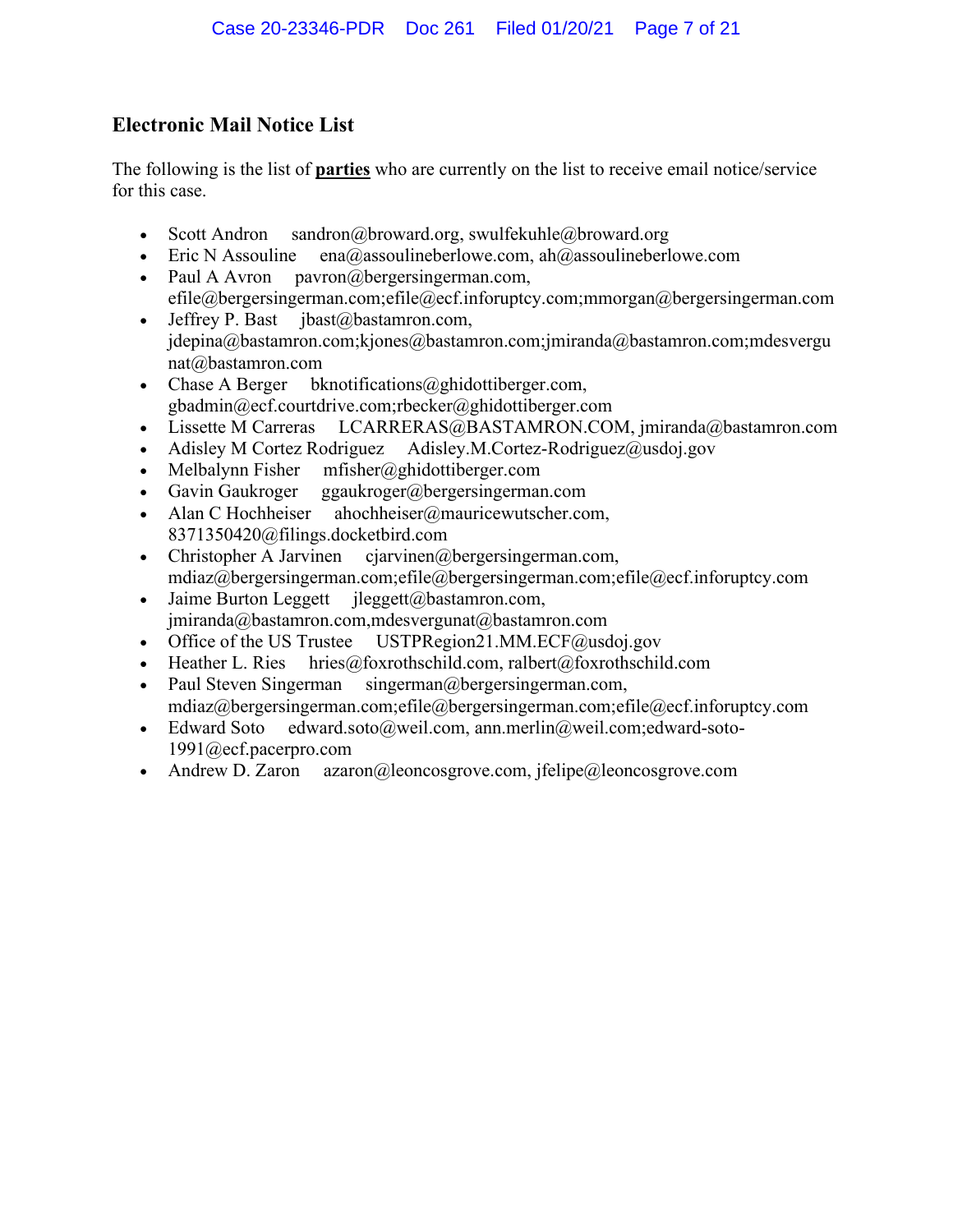Case 20-23346-PDR Doc 261 Filed 01/20/21 Page 8 of 21

# **EXHIBIT "A"**

**Proposed Order**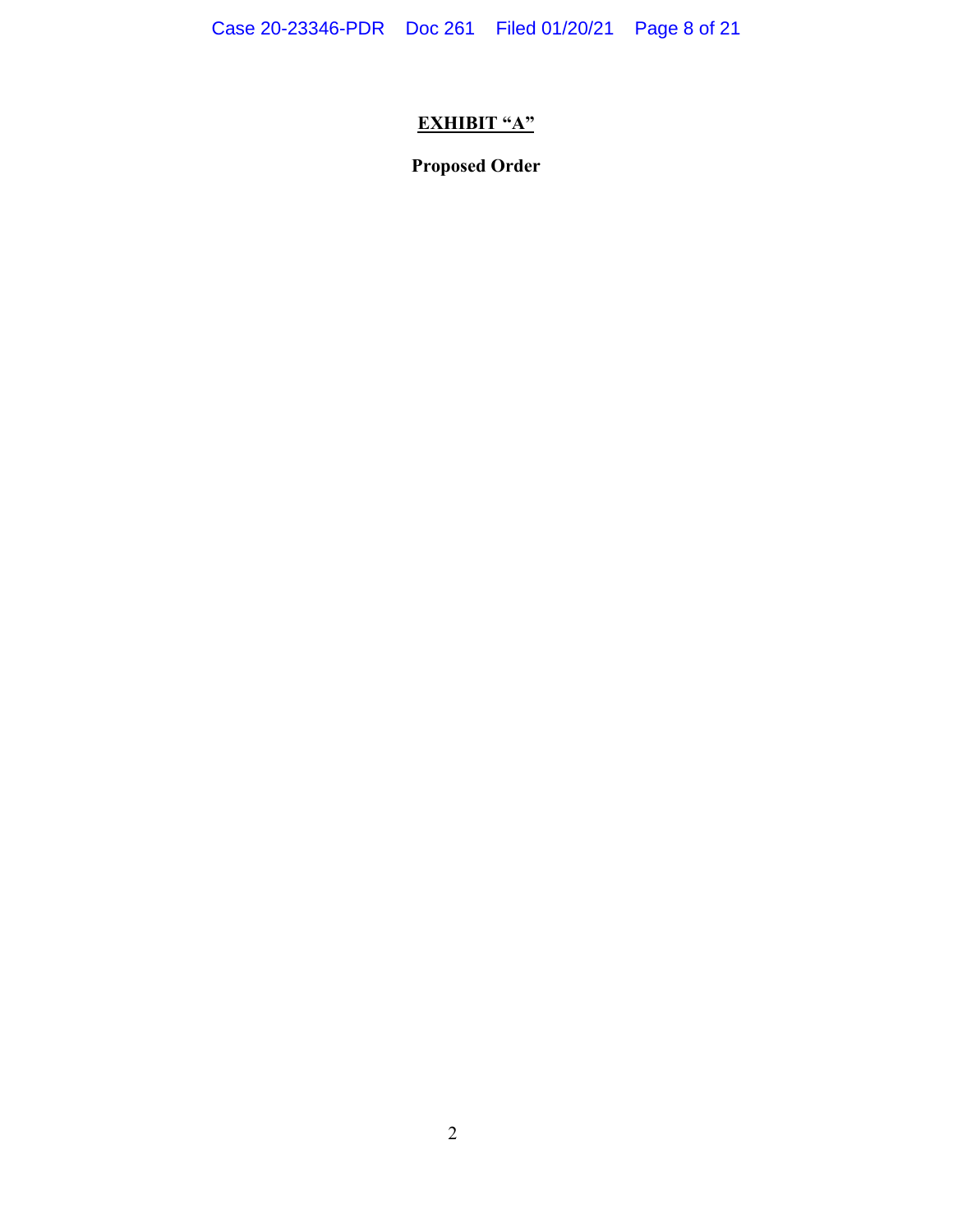## UNITED STATES BANKRUPTCY COURT SOUTHERN DISTRICT OF FLORIDA FORT LAUDERDALE DIVISION www.flsb.uscourts.gov

In re:

TAMARAC 10200, LLC and Case No. 20-bk-23346 UNIPHARMA, LLC, Case No. 20-bk-23348

 $\overline{\phantom{a}}$ 

 $Debtors<sup>1</sup>$ .

. Chapter 11 Cases (Joint Administration Pending)

# **ORDER GRANTING**

# **DEBTORS' (A) EXPEDITED AGREED MOTION TO REDUCE THE SOLICITATION PERIOD FROM 40 DAYS TO 35 DAYS (OR SUCH SHORTER PERIOD AS THE COURT DETERMINES IN ITS DISCRETION) AS WELL AS THE RELATED DEADLINE FOR THE DEBTORS TO FILE OBJECTIONS TO CLAIMS UNDER THE LOCAL FORM ORDER; AND (B) FILING THE PROPOSED ORDER (I) APPROVING THE DISCLOSURE STATEMENT; (II) SETTING HEARING ON CONFIRMATION OF PLAN; (III) SETTING HEARING ON FEE APPLICATIONS; (IV) SETTING VARIOUS DEADLINES; AND (V) DESCRIBING PLAN PROPONENT'S OBLIGATIONS**

**THIS MATTER** came before the Court for hearing on January . 2021 at

a.m./p.m. in Fort Lauderdale, Florida upon the *Debtors' (A) Expedited Agreed Motion to Reduce* 

*the Solicitation Period from 40 Days to 35 Days (or Such Shorter Period as the Court* 

<sup>1</sup> The last four digits of each Debtor's federal tax identification number are Tamarac 10200, LLC (2050) and Unipharma, LLC (8962). The address of the Debtors is 10200 N.W.  $67<sup>th</sup>$  Street, Tamarac, FL 33321.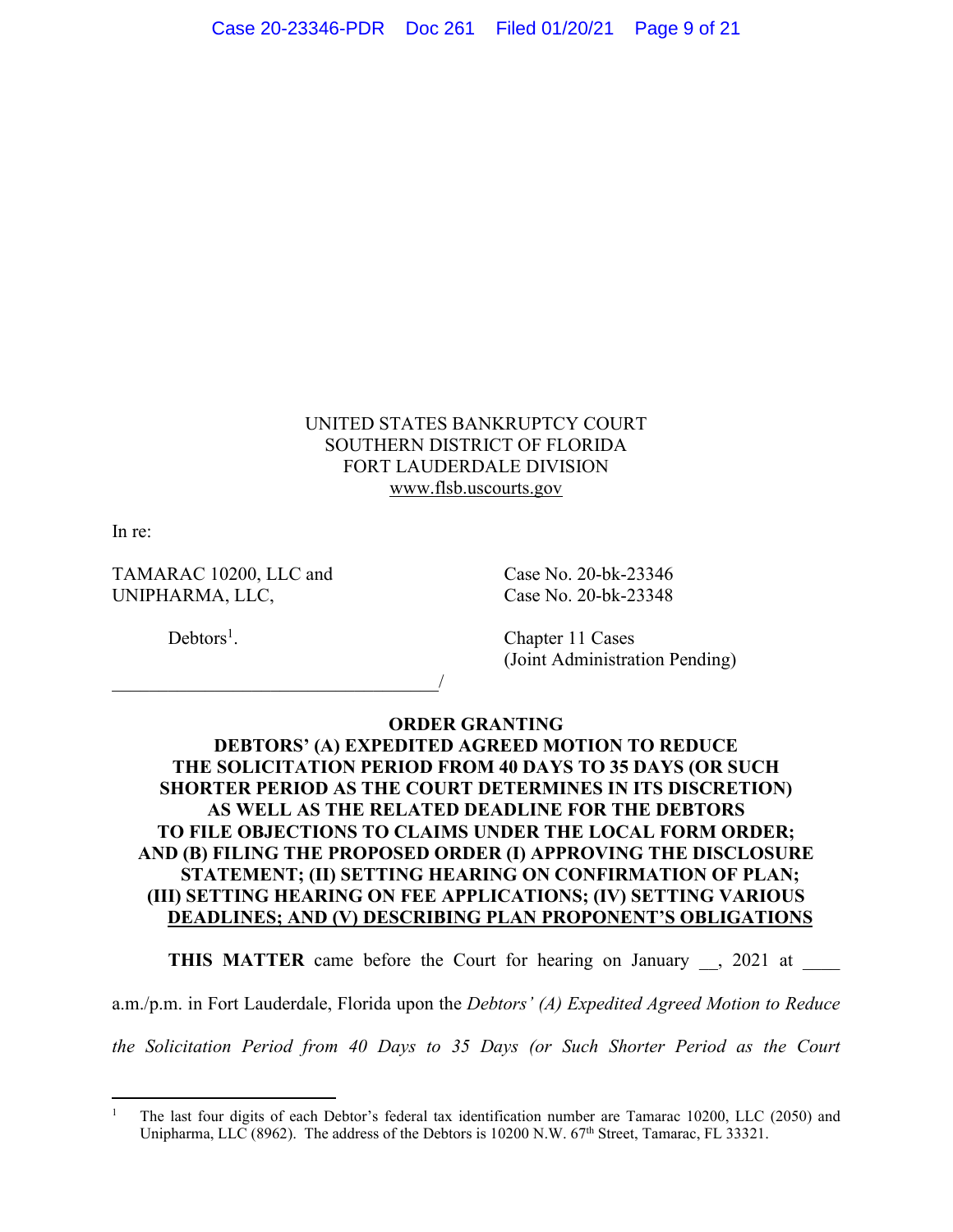### Case 20-23346-PDR Doc 261 Filed 01/20/21 Page 10 of 21

*Determines in its Discretion) as Well as the Related Deadline for the Debtors to Object to Claims Under the Local Form Order With Respect to the Confirmation of the Debtors' Proposed Plan; and (B) Filing the Proposed Order (I) Approving the Disclosure Statement; (II) Setting Hearing on Confirmation of Plan; (III) Setting Hearing on Fee Applications; (IV) Setting Various Deadlines; and (V) Describing Plan Proponent's Obligations* [ECF No. ] (the "Motion")<sup>2</sup> filed by the above-captioned debtors and debtors in possession (collectively, the "Debtors"). The Motion seeks the entry of an order reducing, from 40 days to 35 days (or such shorter period as determined by the Court in its discretion), the solicitation period with respect to the Plan as well as the related deadline for the Debtors to file objections to claims as set forth in the Local Form Order. The Court finds that (i) it has jurisdiction over the matters raised in the Motion pursuant to 28 U.S.C.  $\S_6$  157 and 1334; (ii) this is a core proceeding pursuant to 28 U.S.C.  $\S 157(b)(2)(A)$ , and that this Court may enter a final order consistent with Article III of the Constitution; (iii) venue is proper before this Court pursuant to 28 U.S.C. §§ 1408 and 1409; (iv) the relief requested in the Motion is in the best interests of the Debtors, their estates, their creditors and other parties in interest; (v) notice of the Motion and the hearing were appropriate under the circumstances and no other notice need be provided; (vi) upon review of the record before the Court, including the legal and factual bases set forth in the Motion, and (vii) argument of counsel, all of which is incorporated herein by reference, good and sufficient cause exists to grant the relief requested. Accordingly, it is

**ORDERED** as follows:

1. The Motion is **GRANTED**.

2. The deadlines set forth in the Local Form Order with respect to the Debtors serving the solicitation packages and related notices with respect to the Plan, and the related

<sup>&</sup>lt;sup>2</sup> Any capitalized term not defined herein shall have the same meaning ascribed to it in the Motion.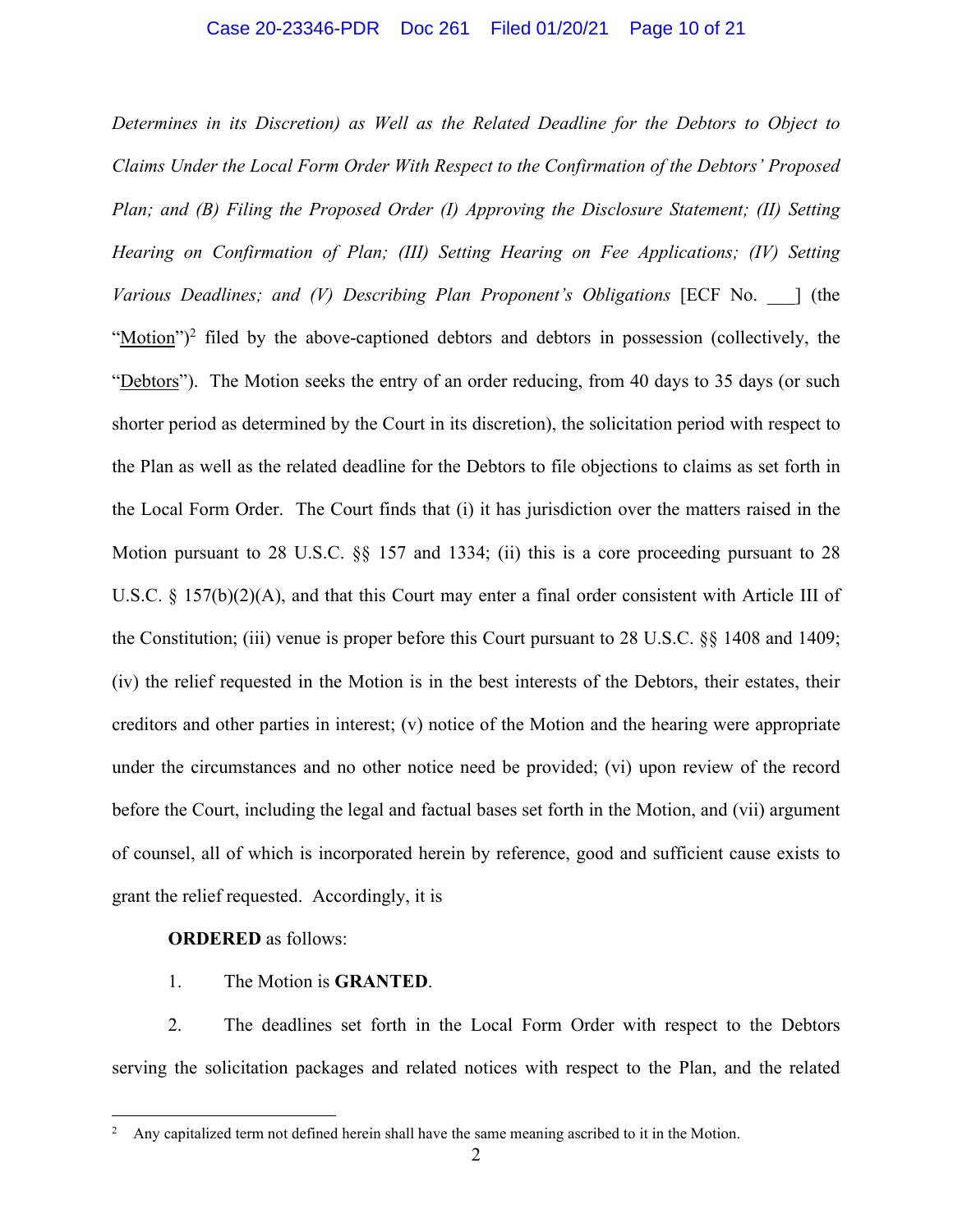### Case 20-23346-PDR Doc 261 Filed 01/20/21 Page 11 of 21

deadline for the Debtors to file objections to claims, are each reduced from 40 days to 35 days prior to the confirmation hearing.

3. The Court retains jurisdiction with respect to all matters arising from or related to the implementation of this Order.

# # #

Submitted by: Christopher Andrew Jarvinen, Esq. cjarvinen@bergersingerman.com BERGER SINGERMAN LLP 1450 Brickell Avenue, Ste. 1900 Miami, FL 33131 Telephone: (305) 755-9500 Facsimile: (305) 714-4340

*(Christopher Andrew Jarvinen, Esq. is directed to serve a copy of this order on interested parties and file with the Court a certificate of service.)*  10292364-2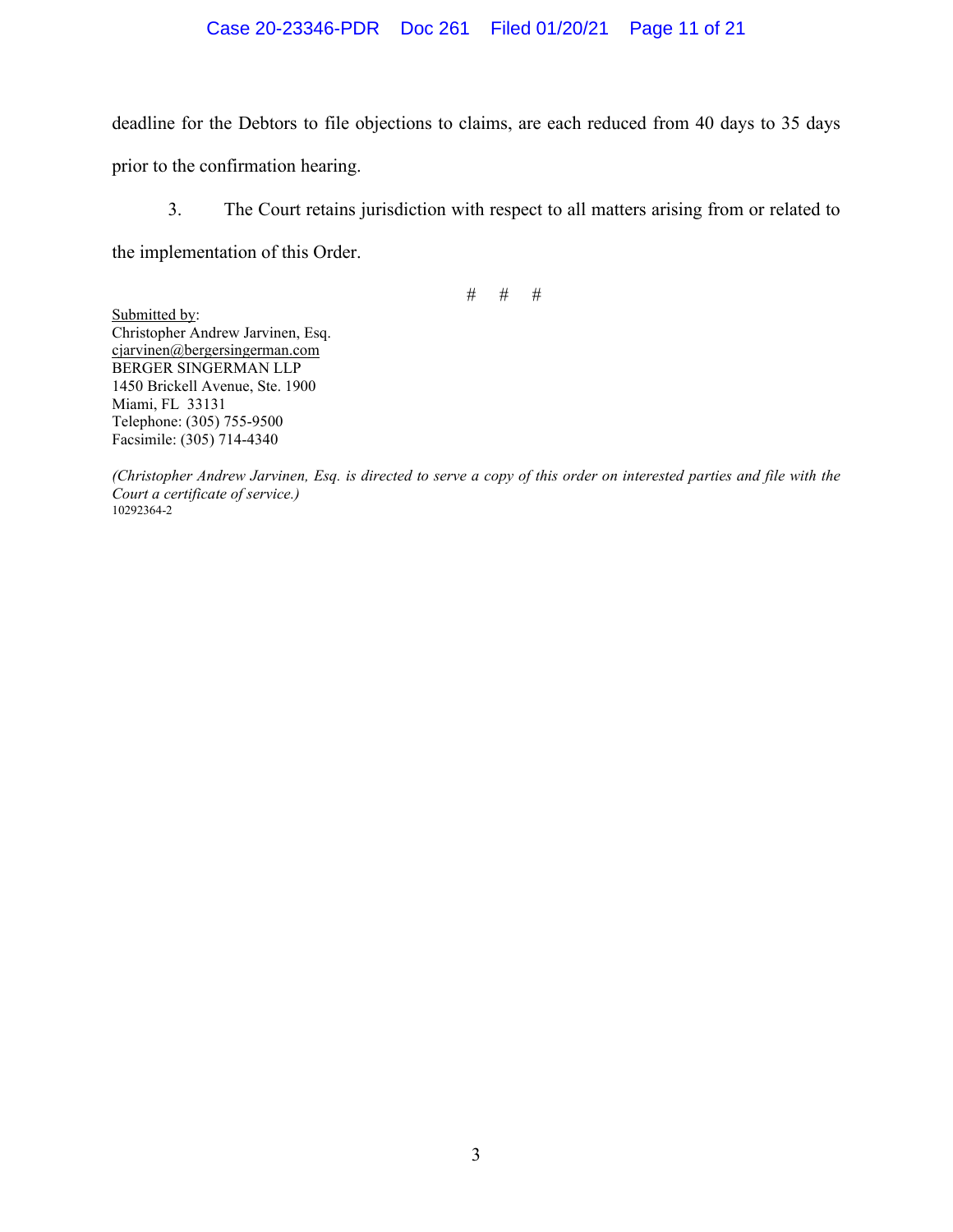Case 20-23346-PDR Doc 261 Filed 01/20/21 Page 12 of 21

# **EXHIBIT "B"**

**Proposed Disclosure Statement Order** 

10291574-2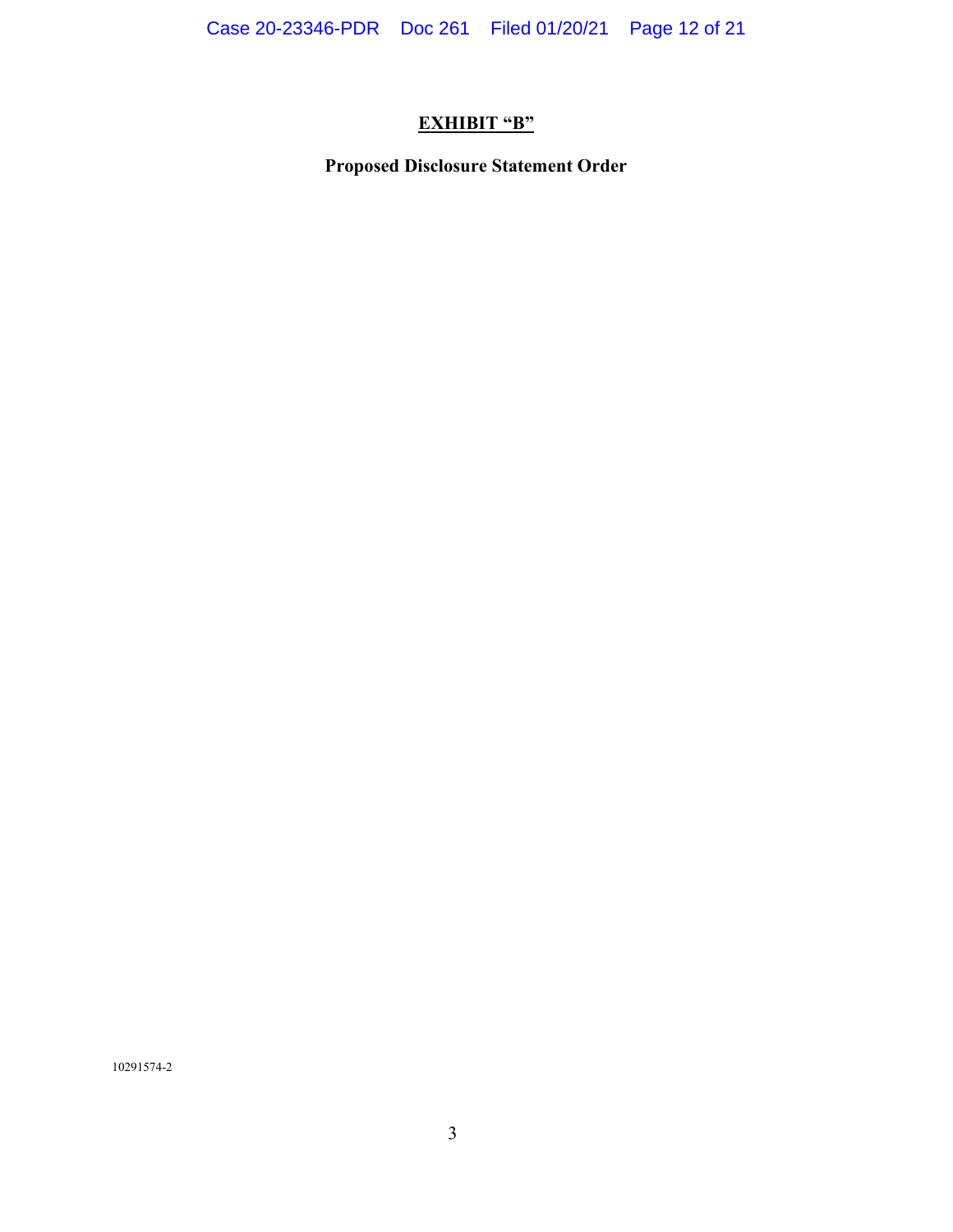# UNITED STATES BANKRUPTCY COURT SOUTHERN DISTRICT OF FLORIDA FORT LAUDERDALE DIVISION www.flsb.uscourts.gov

In re:

# TAMARAC 10200, LLC and Case No. 20-bk-23346-PDR UNIPHARMA, LLC, Case No. 20-bk-23348-PDR

 $\overline{\phantom{a}}$  /  $\overline{\phantom{a}}$ 

 $Debtors<sup>1</sup>$ .

. Chapter 11 Cases (Jointly Administered)

# **ORDER (I) APPROVING DISCLOSURE STATEMENT; (II) SETTING HEARING ON CONFIRMATION OF PLAN; (III) SETTING HEARING ON FEE APPLICATIONS; (IV) SETTING VARIOUS DEADLINES; AND (V) DESCRIBING PLAN PROPONENT'S OBLIGATIONS**

CONFIRMATION HEARING AND HEARING ON FEE APPLICATIONS: DATE AND TIME

**March 2, 2021 at 10:00 a.m.** 

# **LOCATION:**

The Confirmation Hearing will be held **by VIDEO CONFERENCE**.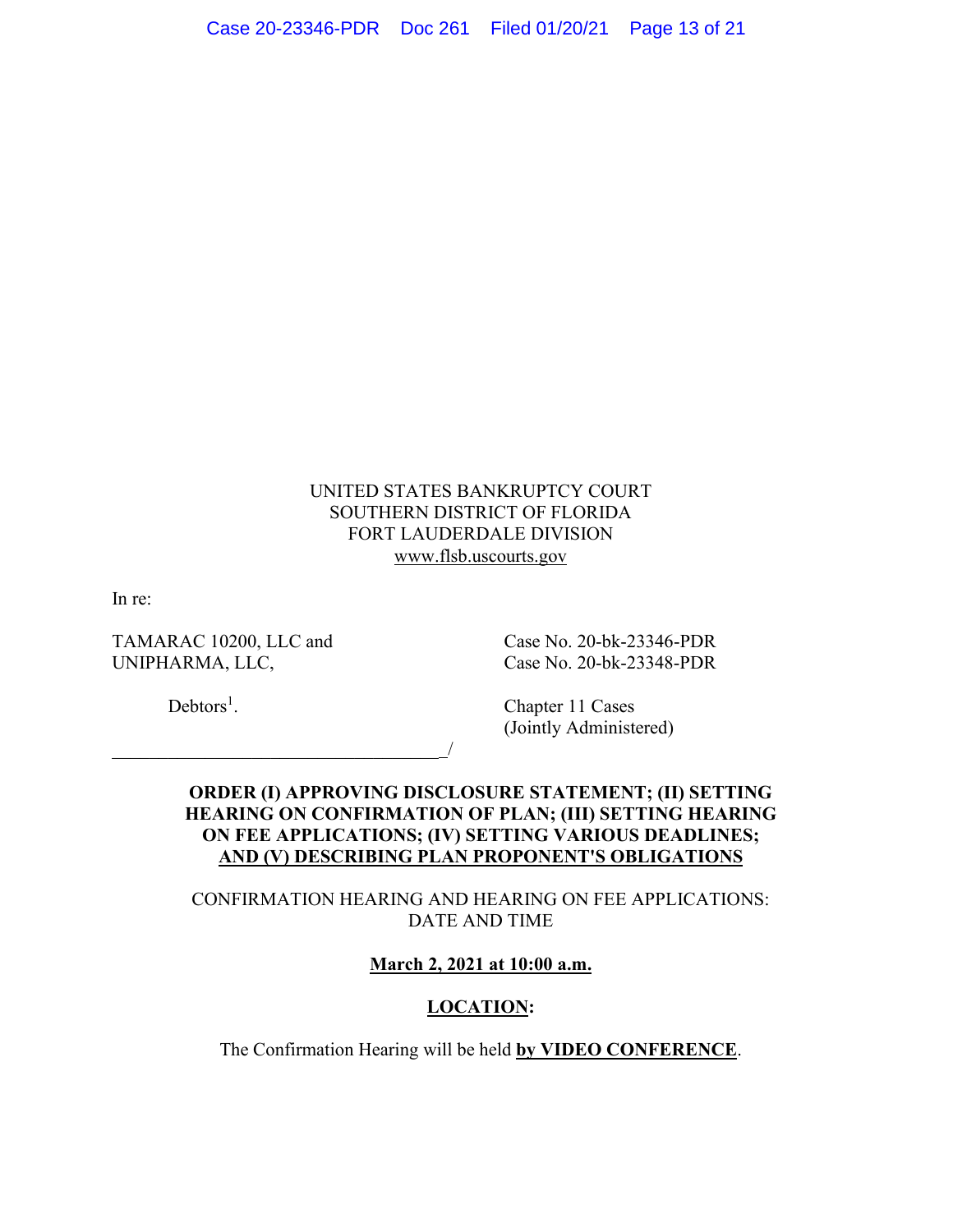#### Case 20-23346-PDR Doc 261 Filed 01/20/21 Page 14 of 21

\*\*IMPORTANT<sup>\*\*</sup> The hearing scheduled by this Order will take place only by video conference. **DO NOT GO TO THE COURTHOUSE**. Attorneys must advise their clients not to appear at the Courthouse. To participate in the hearing by video conference please refer to the instructions under the name of the presiding Judge on the Court's web site, www.flsb.usCourts.gov.

 To register for the video conference, manually enter the following registration link in a browser:

### [INSERT ZOOM LINK]

**PLEASE NOTE:** No person may record the proceedings from any location by any means. The audio recording maintained by the Court will be the sole basis for creation of a transcript that constitutes the official record of the hearing. Although conducted using video conferencing technology, the hearing is a Court proceeding. The formalities of the Courtroom must be observed. All participants must dress appropriately, exercise civility, and otherwise conduct themselves in a manner consistent with the dignity of the Court.

> PLAN PROPONENT'S DEADLINE FOR SERVING THIS ORDER, DISCLOSURE STATEMENT, PLAN, BALLOTS AND THE COMMITTEE'S RECOMMENDATION LETTER: **January 26, 2021**  (35 days before Confirmation Hearing)

> > DEADLINE FOR OBJECTIONS TO CLAIMS: **January 26, 2021**  (35 days before Confirmation Hearing)

# DEADLINE FOR FEE APPLICATIONS: **February 9, 2021**  (21 days before Confirmation Hearing)

<sup>1</sup> The last four digits of each Debtor's federal tax identification number are Tamarac 10200, LLC (2050) and Unipharma, LLC (8962). The address of the Debtors is 10200 N.W. 67<sup>th</sup> Street, Tamarac, FL 33321.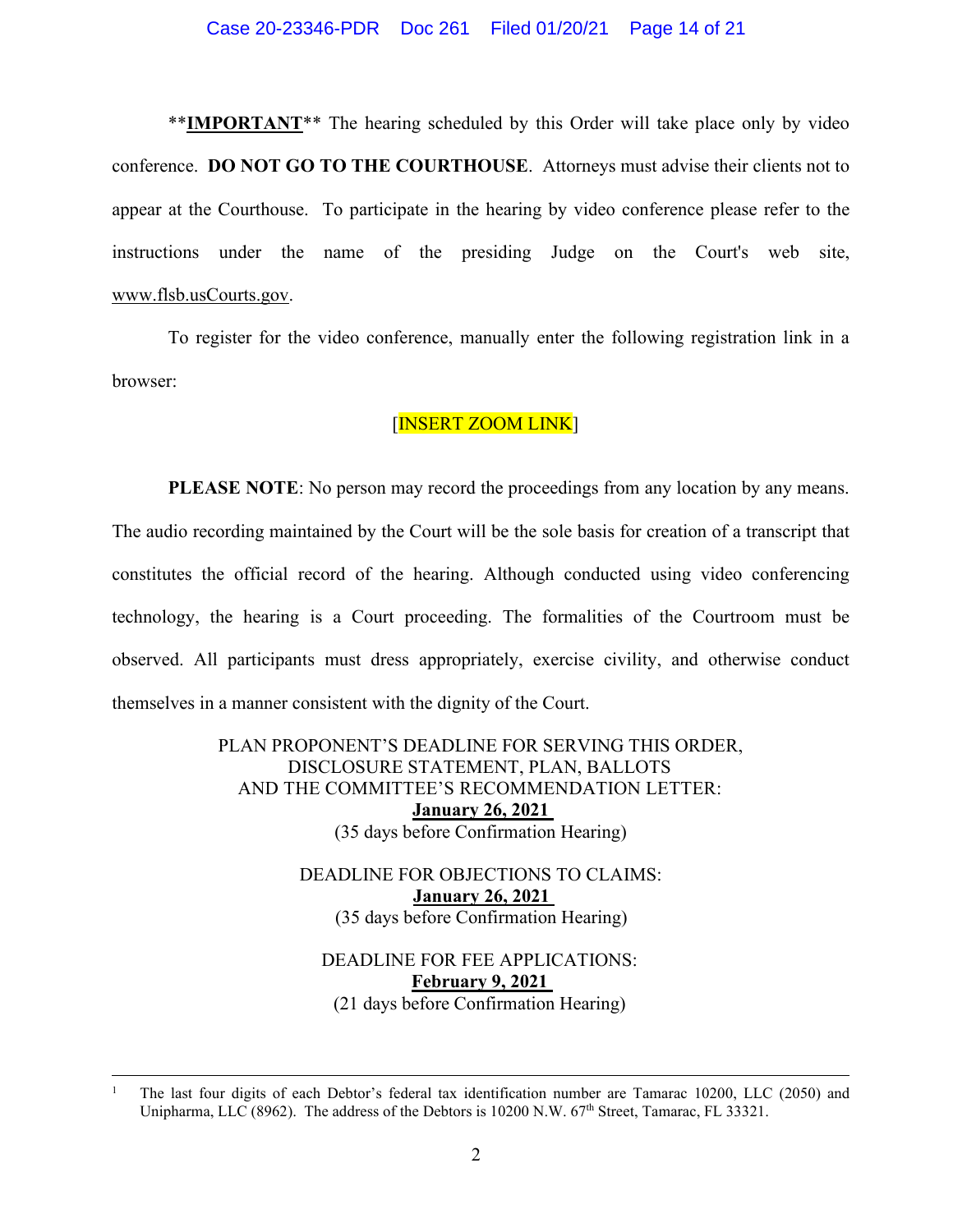Case 20-23346-PDR Doc 261 Filed 01/20/21 Page 15 of 21

PLAN PROPONENT'S DEADLINE FOR SERVING NOTICE OF FEE APPLICATIONS: **February 16, 2021** 

(14 days before Confirmation Hearing)

DEADLINE FOR OBJECTIONS TO CONFIRMATION: **February 16, 2021**  (14 days before Confirmation Hearing)

DEADLINE FOR FILING BALLOTS ACCEPTING OR REJECTING PLAN: **February 16, 2021**  (14 days before Confirmation Hearing)

## PLAN PROPONENT'S DEADLINE FOR FILING PLAN PROPONENT'S REPORT AND CONFIRMATION AFFIDAVIT: **February 25, 2021**  (three business days before Confirmation Hearing)

The Court conducted a hearing on January 21, 2021 at 12:00 p.m. to consider approval of the *Disclosure Statement for Debtors' Amended Joint Plan of Liquidation* [ECF No. 193] (as may be amended, the "**Disclosure Statement**") filed by the Debtors (collectively, the "**Plan Proponent**") in connection with the *Debtors' Amended Joint Plan of Liquidation* [ECF No. 194] (as may be amended, the "**Plan**"). The Court finds that the Disclosure Statement (as amended, if amendments were announced by the Plan Proponent or required by the Court at the hearing) contains "adequate information" regarding the Plan in accordance with 11 U.S.C. § 1125(a). Therefore, pursuant to 11 U.S.C. § 1125(b) and Bankruptcy Rule 3017(b), the Disclosure Statement is approved.

The Court finds that the Solicitation Package (defined herein) provides the holders of Claims entitled to vote on the Plan, including but not limited to whether to opt in to the "Releases by Holders of Claims and Interests (i.e., Third-Party Release)" set forth in the Plan at Art. XII.H, with adequate information to make informed decisions with respect to voting on the Plan in accordance with Bankruptcy Rules 2002(b) and 3017(d), the Bankruptcy Code, and the Local Rules of this Court.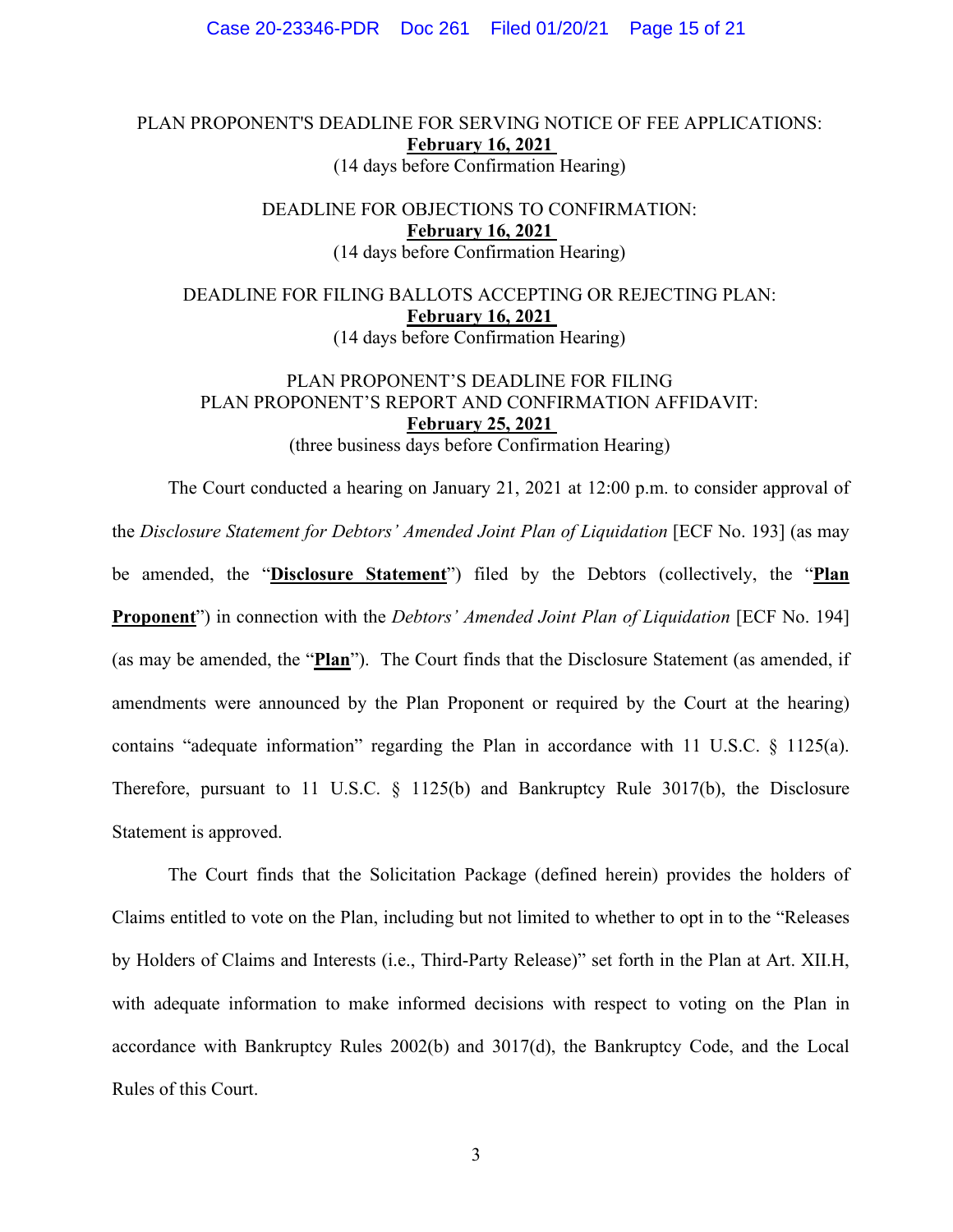#### Case 20-23346-PDR Doc 261 Filed 01/20/21 Page 16 of 21

**PRESERVED CLAIMS ARE PRESERVED AND RESERVED FOR LATER PROSECUTION AND ADJUDICATION.<sup>2</sup>** All Preserved Claims (as defined in the revised Exhibit "3" to the Disclosure Statement filed with the Court at ECF No. [ ] and attached to this Order as Composite Exhibit "A") are preserved and reserved for later prosecution and adjudication in accordance with the Plan, and therefore no preclusion doctrine, claim preclusion, estoppels (judicial, equitable or otherwise) or laches will apply to those Preserved Claims on or after the Effective Date of the Plan. The failure to specifically list or otherwise sufficiently identify a Claim or Cause of Action in the Plan or Disclosure Statement, including Exhibit "3" to the Disclosure Statement, is not intended to and shall not be deemed to: (i) effect a release or waiver of such Preserved Claims; and (ii) impair the Liquidating Trustee's right to pursue such Preserved Claims on or after the Effective Date of the Plan. The preceding findings and conclusions apply equally to the Avoidance Actions being purchased by NHTV (AIV) ULM BIDCO LLC pursuant to the Stalking Horse Bid Agreement (as that term appears in ECF No. 158).

The Committee's Recommendation Letter filed with the Court at ECF No. 232 was approved by Order of this Court at ECF No. [...] and is attached to this Order as Composite Exhibit "A". The Plan Proponent is authorized to include the Committee's Recommendation Letter in the Solicitation Packages mailed to the holders of claims entitled to submit Ballots (defined herein) with respect to the Plan.

The proposed form of ballots (collectively, the "Ballots") filed with the Court at ECF No. [\_\_\_] and attached to this Order as Composite Exhibit "A" are hereby **APPROVED**.

<sup>2</sup> Capitalized terms not defined in this paragraph of the Order shall have the meanings ascribed to them, as applicable, in the Plan or the Disclosure Statement.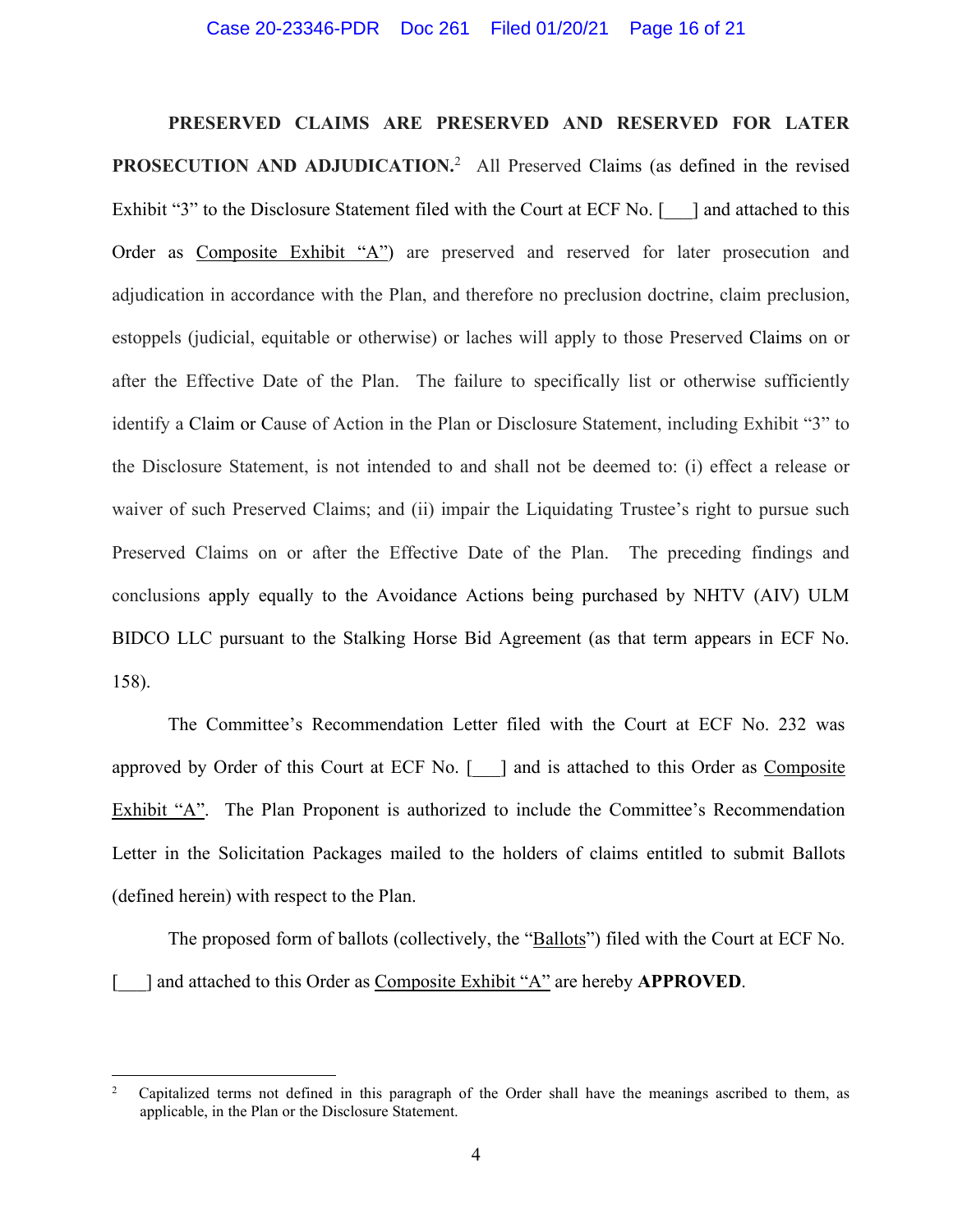This Order sets a hearing to consider confirmation of the Plan (the "**Confirmation Hearing**"), a hearing on fee applications, and sets forth the deadlines and requirements relating to confirmation provided in the Bankruptcy Code, the Bankruptcy Rules, and the Local Rules of this Court.

## **1. HEARING TO CONSIDER CONFIRMATION OF PLAN**

The Court has set a hearing to consider confirmation of the Plan for the date and time indicated above as the "CONFIRMATION HEARING AND HEARING ON FEE APPLICATIONS". The Confirmation Hearing may be continued to a future date by notice given in open Court at the Confirmation Hearing.

### **2. DEADLINE FOR FILING AND HEARING ON FEE APPLICATIONS**

The last day for filing and serving fee applications is indicated above as "DEADLINE FOR FEE APPLICATIONS". Except as governed by separate order of the Court, all prospective applicants for compensation, including attorneys, accountants and other professionals, shall file applications which include actual time and costs, plus an estimate of additional time and costs to be incurred through the Confirmation Date. At or prior to the Confirmation Hearing, applicants must file a supplement with documentation supporting the estimated time and costs. Fee applications shall be timely filed with the Court and served (with all exhibits, including documentation of estimated time) on: (i) the Debtors; (ii) the Official Committee of Unsecured Creditors (the "**Committee**"); (iii) NHTV ULM Holdings LLC, the Debtors' prepetition senior secured lender and DIP Lender (collectively, the "**Lender**"); and (iv) United States Trustee.

Fee applications will be set for hearing together with the Confirmation Hearing. The Plan Proponent shall serve notice of all fee applications pursuant to paragraph 6 below. The Plan Proponent shall file a certificate of service as required under Local Rule 2002-1(F).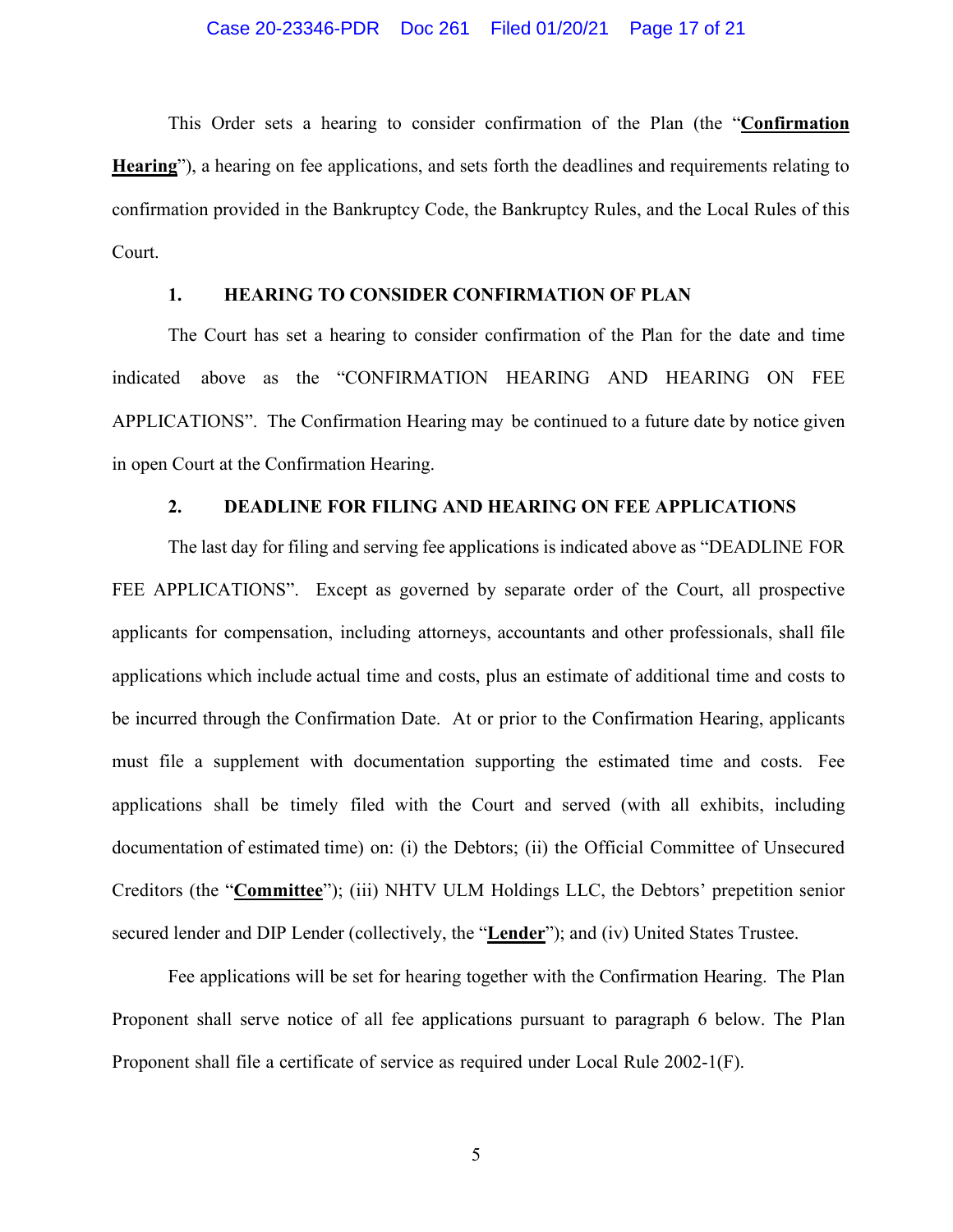# **3. DEADLINE FOR OBJECTIONS TO CONFIRMATION**

The last day for filing and serving objections to confirmation of the Plan is indicated above as "DEADLINE FOR OBJECTIONS TO CONFIRMATION". Objections to confirmation shall be filed with the Court and served on: (i) the Debtors; (ii) the Committee; (iii) the Lender; and (iv) the United States Trustee.

## **4. DEADLINE FOR FILING BALLOTS ACCEPTING OR REJECTING PLAN**

The last day for filing a ballot accepting or rejecting the Plan is indicated above as "DEADLINE FOR FILING BALLOTS ACCEPTING OR REJECTING PLAN" (the "**Voting Deadline**"). All parties entitled to vote should receive a ballot from the Plan Proponent by U.S. Mail pursuant to paragraph 6(A) of this Order. If you receive a ballot but your entire claim has been objected to, you will not have the right to vote until the objection is resolved, unless you request and obtain an order under Bankruptcy Rule 3018(a) temporarily allowing your claim for voting purposes.

### **5. DEADLINE FOR OBJECTIONS TO CLAIMS**

The last day for filing and serving objections to claims is indicated above as "DEADLINE FOR OBJECTIONS TO CLAIMS". All objections to claims must be filed before this date unless the deadline is extended by further order of this Court.

### **6. PLAN PROPONENT'S OBLIGATIONS**

**(A)** On or before the date indicated above as "PLAN PROPONENT'S DEADLINE FOR SERVING THIS ORDER, DISCLOSURE STATEMENT, PLAN, BALLOTS AND THE COMMITTEE'S RECOMMENDATION LETTER" (the "**Solicitation Deadline**"), the Plan Proponent shall serve:

(i) a copy of this Order, the approved Disclosure Statement (with all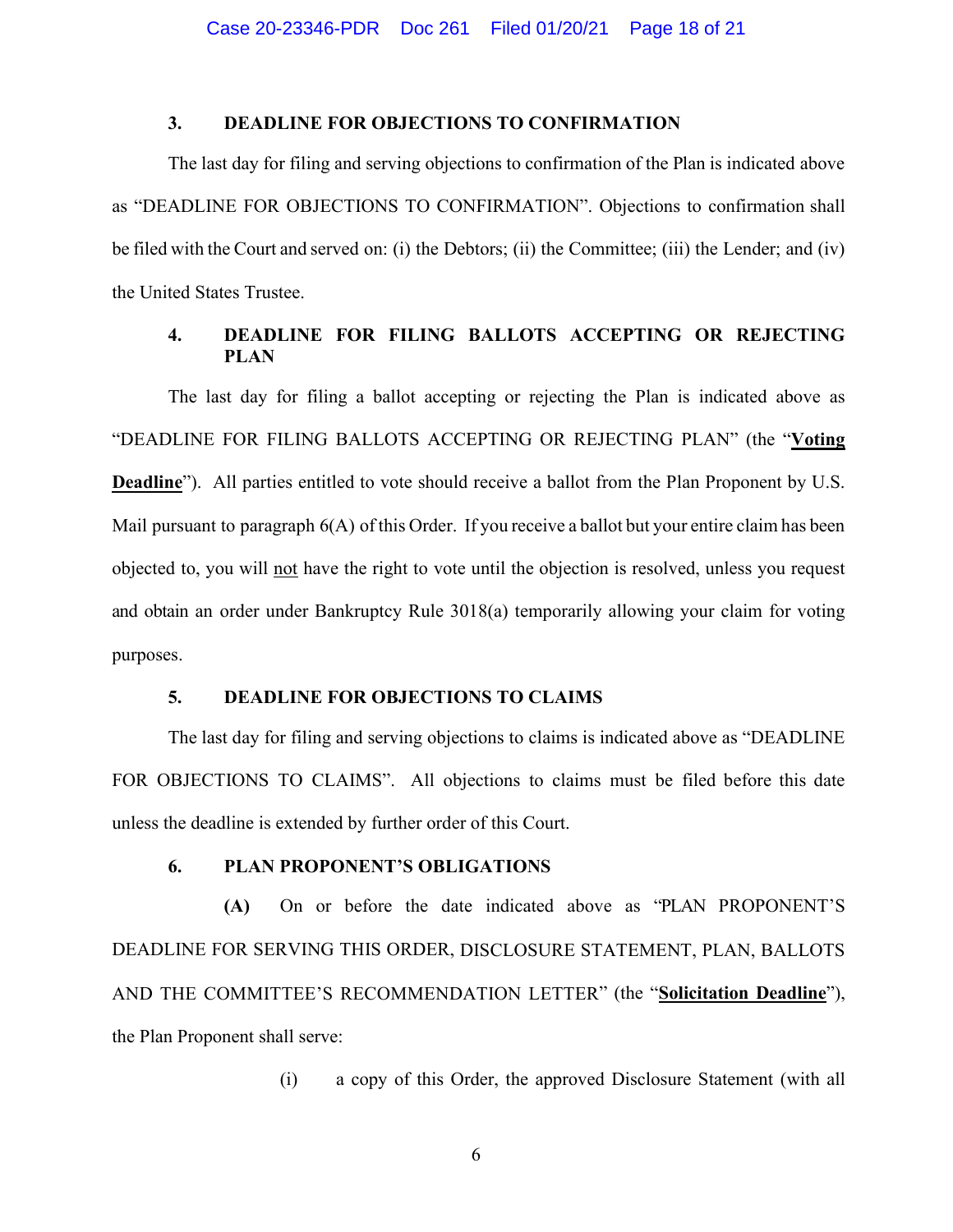#### Case 20-23346-PDR Doc 261 Filed 01/20/21 Page 19 of 21

amendments, if amendments were announced by the Plan Proponent or required by the Court at the Disclosure Hearing), the Plan, an approved Ballot, and the Committee's Recommendation Letter (each, a "**Solicitation Package**", and collectively, the "**Solicitation Packages**") to those holders of claims in each of the voting classes entitled to vote on the Plan as of **January 21, 2021** (the "**Voting Record Date**"); and

(ii) a copy of this Order, the approved Disclosure Statement (with all amendments, if amendments were announced by the Plan Proponent or required by the Court at the Disclosure Hearing) and the Plan on all creditors, all equity security holders, and all other parties in interest, as required by the Bankruptcy Rules (including those entities as described in Bankruptcy Rule 3017(f)) and the Local Rules, including those listed on a "Master Service List" required to be filed pursuant to Local Rules 2002-1(H).

(iii) The Plan Proponent shall file a certificate of service as required under Local Rule 2002-1(F).

(iv) Kurtzman Carson Consultants LLC, the Debtors' claims, notice and balloting agent (the "**Balloting Agent**") is authorized to assist the Debtors in: (i) distributing the Solicitation Packages; (ii) receiving, tabulating, and reporting on Ballots cast to accept or reject the Plan by holders of claims entitled to vote on the Plan; (iii) responding to inquiries from holders of claims entitled to vote on the Plan; (iv) soliciting votes on the Plan; and (iv) if necessary, contacting holders of claims entitled to vote on the Plan regarding the Plan.

(v) The Debtors are authorized, but not directed or required, to serve the Solicitation packages (excluding Ballots) in electronic format (e.g., email) to the holders of claims entitled to vote on the Plan.

7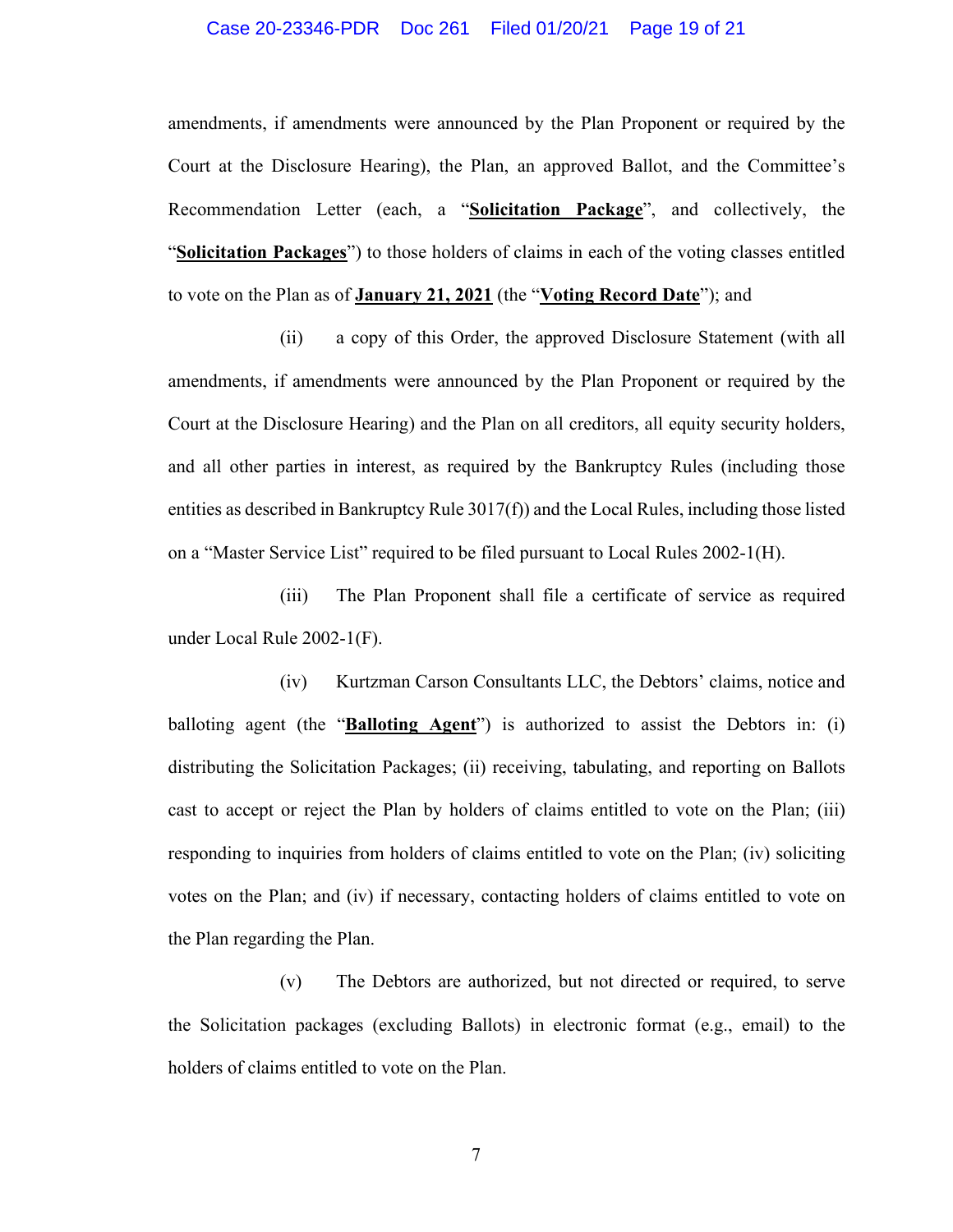### Case 20-23346-PDR Doc 261 Filed 01/20/21 Page 20 of 21

**(B)** On or before the date indicated above as "PLAN PROPONENT'S DEADLINE FOR SERVING NOTICE OF FEE APPLICATIONS", the Plan Proponent shall serve a notice of hearing of all fee applications, identifying each applicant and the amounts requested. The notice shall be served on all creditors, all equity security holders, and all other parties in interest as required by the Bankruptcy and Local Rules, including those listed on a "Master Service List" required to be filed pursuant to Local Rules 2002-1(H). The Plan Proponent shall file a certificate of service as required under Local Rule 2002-1(F).

**(C)** On or before 5:00 p.m. on the date indicated above as "PLAN PROPONENT'S DEADLINE FOR FILING PROPONENT'S REPORT AND CONFIRMATION AFFIDAVIT", the Plan Proponent shall file with the Court the Local Form "Certificate of Proponent of Plan on Acceptance of Plan, Report on Amount to be Deposited, Certificate of Amount Deposited and Payment of Fees," and the Local Form "Confirmation Affidavit". The "Confirmation Affidavit" shall set forth the facts upon which the Plan Proponent relies to establish that each of the requirements of 11 U.S.C. §1129 are satisfied. The "Confirmation Affidavit" should be prepared so that by reading it, the Court can easily understand the significant terms of the plan and other material facts relating to confirmation of the Plan. The individual executing the "Confirmation Affidavit" shall be present at the Confirmation Hearing.

**(D)** In the event that any objection to confirmation is filed, the Plan Proponent, or any other party interest, may file a reply in support of confirmation of the Plan not later than **February 25, 2021 at 4:00 p.m.** (i.e., three business days before the Confirmation Hearing).

If the Plan Proponent does not timely comply with any of the requirements of this Order, the Court may impose sanctions at the Confirmation Hearing without further notice including dismissal, conversion of the Debtors' cases to chapter 7, or the striking of the Plan. The Court

8